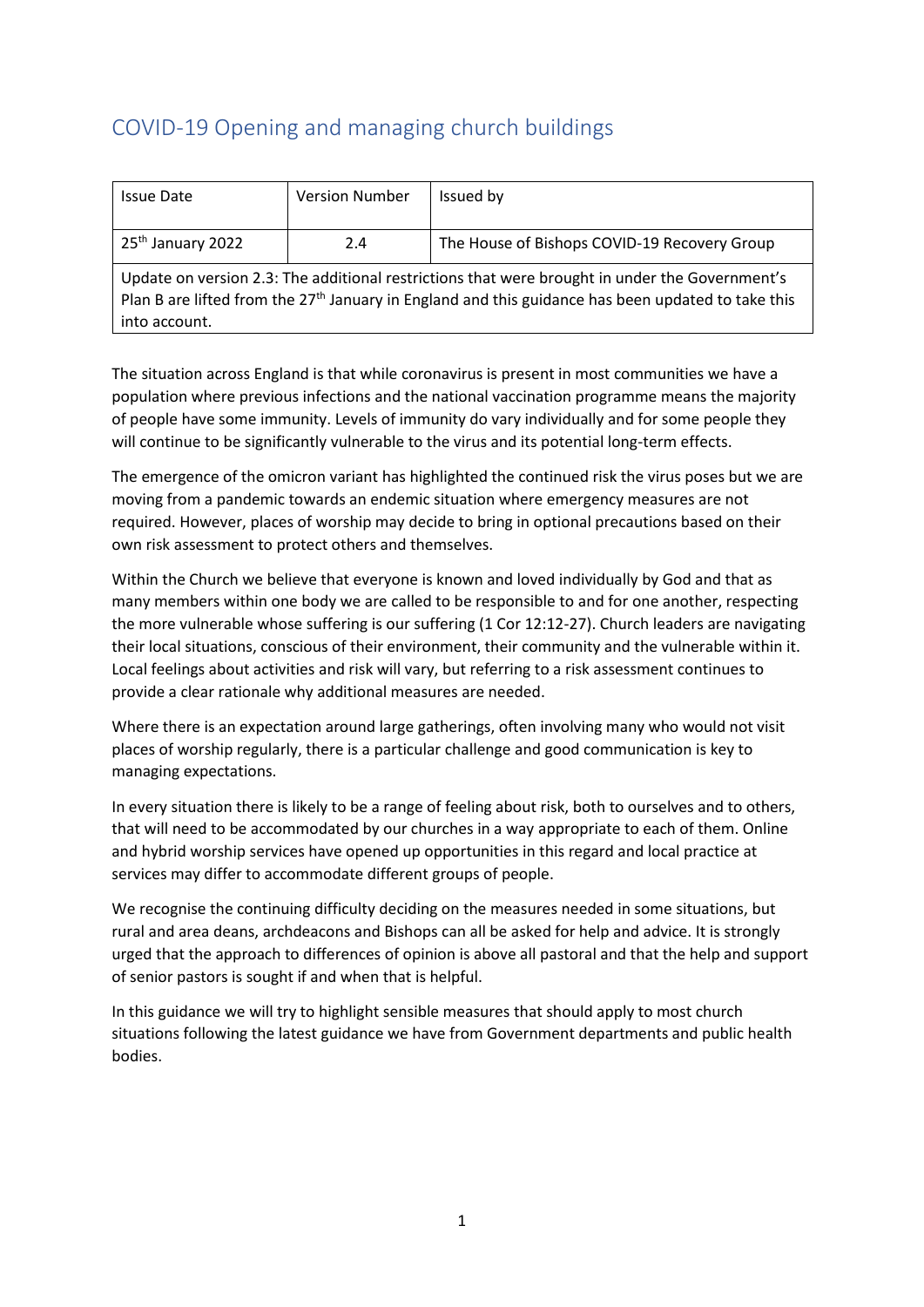# Current situation with Covid-19

At present, incidence of the virus is falling, though it remains high.

Omicron is the dominant variant throughout the UK and is more transmissible than variants in previous waves of the pandemic.

Largely due to the success of the vaccination programme which we strongly support, hospitalisations and deaths remain at a much lower level than at similar points during the pandemic, but the continuation of this is dependent upon a good uptake of booster vaccinations.

The current vaccines are very effective in limiting serious illness for those who are fully vaccinated (three doses of a vaccine), but less so for curtailing asymptomatic and milder illness. Unfortunately, no vaccine is 100% effective and evidence suggests that vaccine efficacy wanes with time.

The impact of long-Covid is an ongoing concern, even for those whose illness is initially mild, with estimates suggesting that somewhere between 10% and 20% of those infected experience enduring health problems for three months or longer.

Vaccination cannot be the sole means of containing the spread of the virus: good hand and respiratory hygiene, social distancing, face-coverings and good ventilation are also important factors in lessening the spread of the disease and should be recognised as such when planning public worship and other church activities.

## Legal requirements

## What can we legally do now?

The legal limits on the numbers of people allowed to meet indoors and outdoors have been removed, including all capacity limits in churches and other venues, as well as removal of the 1 metre+ social distancing rules.

## Face coverings

Face coverings are no longer mandatory in any setting but may be recommended in enclosed or crowded places, particularly where you come into contact with people you don't normally meet.

Coronavirus (COVID-19) can spread predominantly by droplets and perhaps aerosols (which can linger in the air) from coughs, sneezes and speaking. The best available scientific evidence is that, when used correctly, wearing a face covering can reduce the spread of coronavirus droplets and aerosols in certain circumstances, helping to protect others.

Because face coverings are mainly intended to protect others, not the wearer, from coronavirus (COVID-19) they are not a replacement for social distancing and regular hand washing.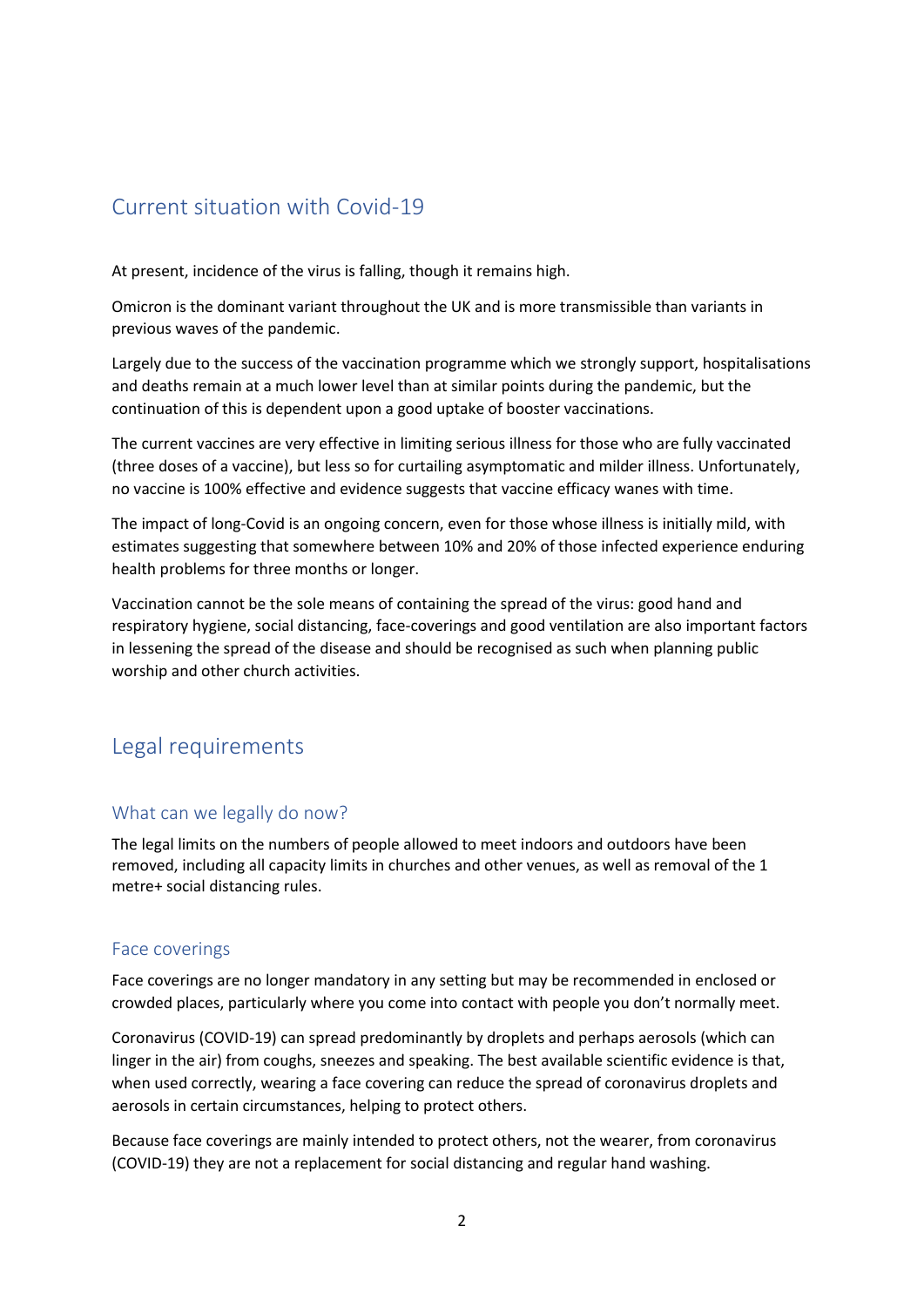## Who makes the decision on what happens in church settings and at events held in church buildings?

The responsibility for making decisions about how to proceed lies with the incumbent. This applies to acts of worship, to events run by the PCC or church community, and to decisions on whether to hire out spaces or allow other events to proceed.

Incumbents should feel empowered to make locally appropriate decisions, including taking different approaches to different types of services and events where the risks may vary. Your archdeacon may be able to help if you would appreciate support with this.

## Is previously issued Church of England guidance still relevant?

The relevant parts of the Church of England guidance for most situations have been gathered in this single document. Where further measures may be considered by local churches we will link to appropriate additional guidance.

If issues covered in previous guidance are not included here it is because they are no longer a specific consideration under current government regulations and guidance.

If you have a query or concern, do contact your archdeacon or Bishop who may be able to help, or refer to the national team.

## Can we open as a visitor attraction?

Yes. As government guidance relates to the function being performed, rather than to a type of building, you should check the most up to date [Events and Attractions guidance](https://www.gov.uk/guidance/working-safely-during-covid-19/events-and-attractions) and also guidance provided by organisations such as th[e Association of Large Visitor Attractions.](https://www.alva.org.uk/index.cfm)

## Can we sing and perform music in church?

Yes, singing [and musical performances](https://www.gov.uk/guidance/working-safely-during-covid-19/events-and-attractions) of all kinds are allowed in churches, including congregational singing, and choirs and worship groups can perform without legal limitations.

However, some activities can also increase the risk of catching or passing on coronavirus. This happens where people are doing activities which generate more particles as they breathe heavily, such as singing or raising their voices. The risk is greatest where these activities take place when people are in close contact with others indoors, particularly in poorly ventilated spaces. In these situations where there is a higher risk of catching or passing on the virus, we advise additional precautions should be considered.

Precautions to reduce transmission of the virus can include improving ventilation, using a larger space, reducing the number of participants, shortening the duration of activity and wearing face coverings.

Singing (and generally meeting) outdoors is a safer way of gathering, and where this is possible it could be a good alternative to meeting indoors.

Bellringing is no longer restricted by social distancing rules, although sensible precautions such as good ventilation and using hand sanitiser, are still recommended. [The Central Council of Church Bell](https://cccbr.org.uk/)  [Ringers](https://cccbr.org.uk/) has more information on how to think about this.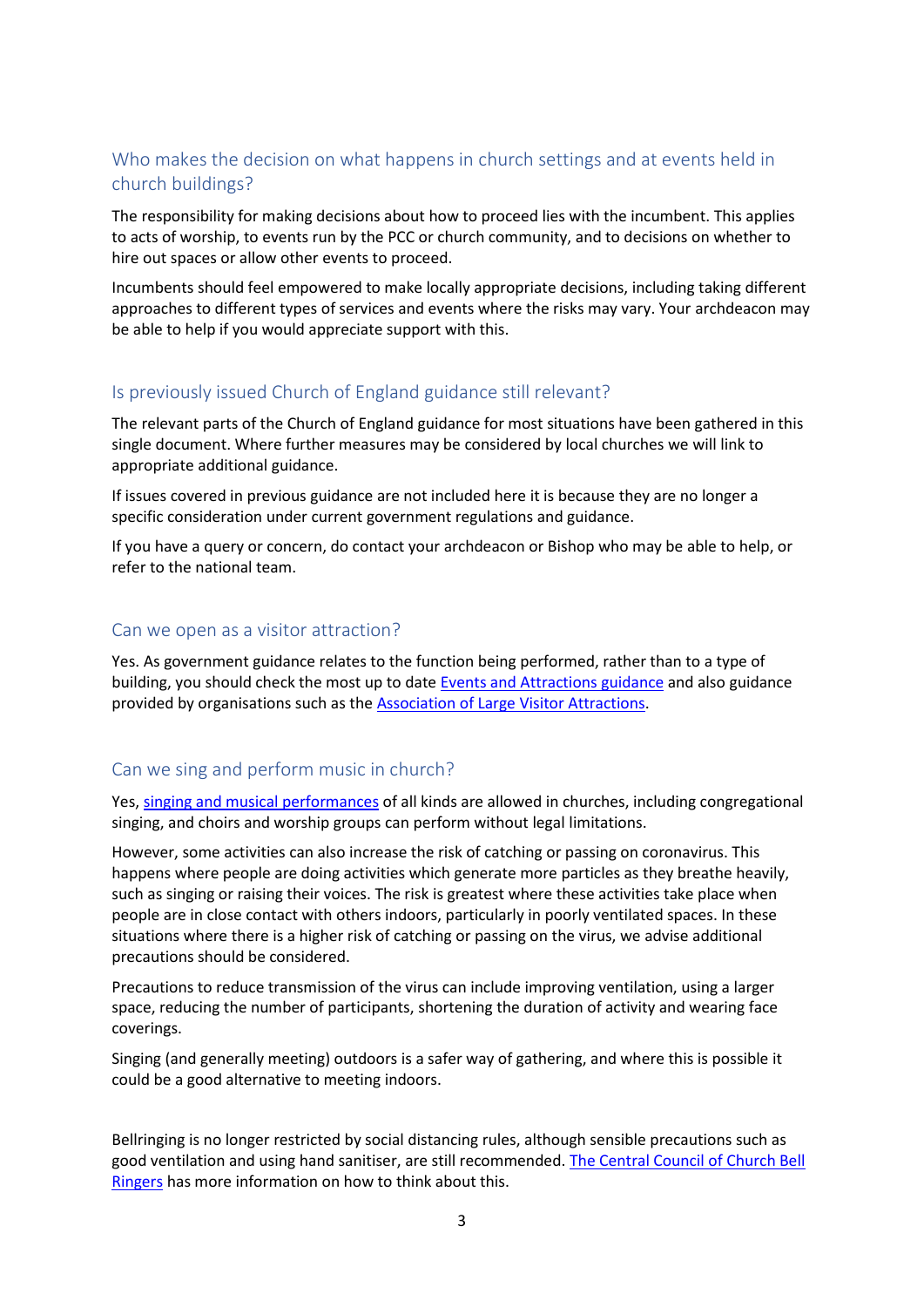Government guidance no longer makes a distinction between professional and non-professional activities. There are no limits on the number of people, including choirs or any other amateur performance groups, who can gather indoors or outdoors.

The RSCM has further support guidance for music making in church here, including revised FAQs: [COVID-19 resources for churches | RSCM](https://eur02.safelinks.protection.outlook.com/?url=https%3A%2F%2Fwww.rscm.org.uk%2Fcovid-19-resources-for-churches%2F%3Fhighlight%3Dcovid&data=04%7C01%7Cmark.betson%40churchofengland.org%7Cbb3f1a185487407bf55708d9483eb231%7C95e2463b3ab047b49ac1587c77ee84f0%7C0%7C0%7C637620256411945495%7CUnknown%7CTWFpbGZsb3d8eyJWIjoiMC4wLjAwMDAiLCJQIjoiV2luMzIiLCJBTiI6Ik1haWwiLCJXVCI6Mn0%3D%7C1000&sdata=Umb%2FqBvmldcFqn%2FKIEUqCMjziSLldnEgag7zS3kInGI%3D&reserved=0)

#### Do we still need to do a risk assessment?

This is part of keeping yourself, volunteers, staff and visitors safe. You can use the template and guidance provided in the government's [Events and Attractions guidance,](https://www.gov.uk/guidance/working-safely-during-covid-19/events-and-attractions) or you can use the Church of England's own template, whichever works best for your context. You can also create your own assessment or re-use a previous template so long as you ensure the assessment is up to date and regularly reviewed.

## Welcoming people into church

#### Is a COVID pass required

The NHS COVID pass is no longer mandatory for any event.

#### What is the advice for Clinically Extremely Vulnerable people?

If you are clinically extremely vulnerable (CEV) you are no longer advised to shield. However, you should continue to follow the government [guidance for people who are clinically extremely](https://www.gov.uk/government/publications/guidance-on-shielding-and-protecting-extremely-vulnerable-persons-from-covid-19/19-july-guidance-on-protecting-people-who-are-clinically-extremely-vulnerable-from-covid-19)  [vulnerable](https://www.gov.uk/government/publications/guidance-on-shielding-and-protecting-extremely-vulnerable-persons-from-covid-19/19-july-guidance-on-protecting-people-who-are-clinically-extremely-vulnerable-from-covid-19) and are advised to continue taking extra precautions to protect yourself, such as limiting close contacts, shopping or travelling at quieter times of the day, keeping rooms ventilated and washing your hands regularly. Churches should consider how they can provide for the needs of CEV people, which may include clergy, lay leaders and PCC members, as well as members of congregations and visitors.

CEV clergy may wish to discuss with their bishop or archdeacon the best way to proceed given their specific circumstances.

#### What can we do to ensure everyone feels safe coming into our churches?

Everyone has a different set of criteria by which they judge whether they feel safe in different situations. For many people, the relaxation of restrictions is a source of significant anxiety. This could include members of clergy, lay leaders, PCC members, members of congregations and of our wider communities, and care should be taken not to make assumptions about how someone else is feeling about the current situation.

Clergy and lay leaders with specific needs or anxieties which may mean they are unable fully to exercise their ministry should speak to their bishop or archdeacon.

The NHS has provided som[e tips on coping with anxiety about coming out](https://www.nhs.uk/every-mind-matters/coronavirus/tips-to-cope-with-anxiety-lockdown-lifting/) of lockdown.

There are steps churches may consider to ensure they provide a safe and accessible space: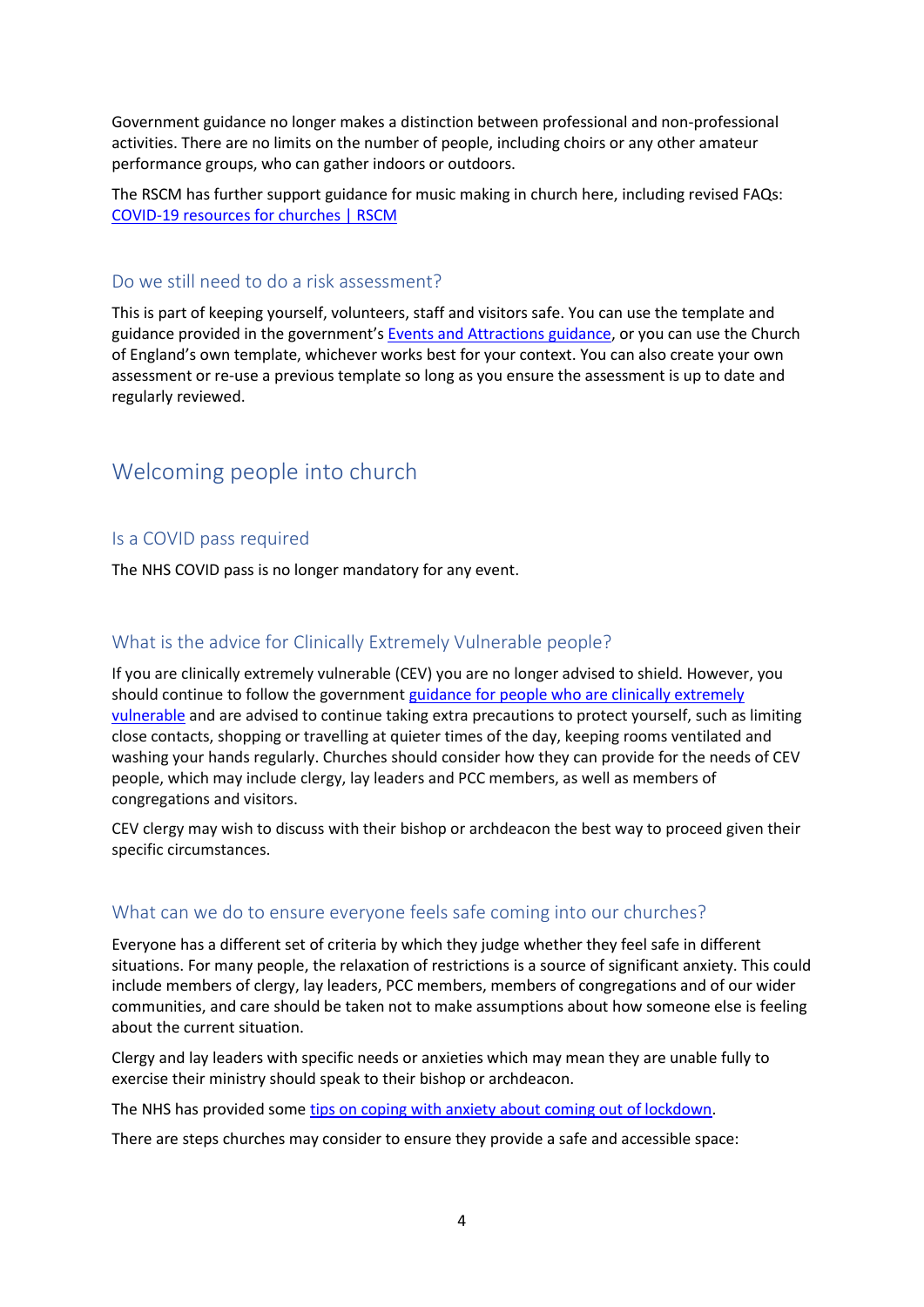- Continuing with online worship provision, in addition to in person services, either livestreaming worship from church buildings or providing a bespoke online provision, depending on resources. Please see [here](https://www.churchofengland.org/resources/church-england-digital-labs) for additional help with this from the Church of England Digital Labs team.
- Providing alternative means of accessing things like orders of service and prayer cards for people who may still feel unsure about using shared materials. For example, many churches have made their orders of service available as a download from their websites, or emailed it to regular congregants.
- 'Zoning' spaces if your building is big enough, to allow those who wish to continue to socially distance to do so. In doing this it will be important to consider how people enter and leave your building, as well as ensuring that different areas have equal access to the service or events they are attending, and especially that people are not disadvantaged by their desire to continue to show caution.
- Providing some services which retain aspects of previous guidance such as no congregational singing; full social distancing; no shared materials and so on.
- Continuing to provide hand sanitiser at entrances and key points such as toilets and near catering facilities.
- Providing people with cards to put next to them when sat down, asking people to leave the seats next to them free.
- Providing stickers (red/amber/green or similar) or other visual indicators for people to select, indicating their preferences when it comes to social contact as part of services and events.

## Do we still need to ask people to register for Test and Trace?

Places of worship are not legally required to display or ask people to register for NHS Test and Trace. You may still choose to display the QR code to offer people the chance to check in but you do not have to, and you cannot insist on people registering.

The government is asking that venues do continue to ask people to register for venue check in (the QR code) as it will continue to form one of the main ways of them identifying people who may have been exposed to coronavirus. Testing, contact tracing and self-isolation are currently in place as key protections against the virus. Details about when to self-isolate can be foun[d here.](https://www.nhs.uk/conditions/coronavirus-covid-19/self-isolation-and-treatment/)

## Can/should we ask people if they have been vaccinated?

It is not a requirement, nor is it appropriate, to ask people if they have been vaccinated. Whilst emerging evidence suggests vaccines are having an impact on transmission, we do not know by how much the vaccine stops coronavirus from spreading. Even if you have been vaccinated, you could still spread coronavirus to others, even if you do not display symptoms.

Vaccines have been shown to reduce the likelihood of severe illness in most people. Like all medicines, no vaccine is completely effective, so those who have received the vaccine should continue to take recommended precautions to avoid infection.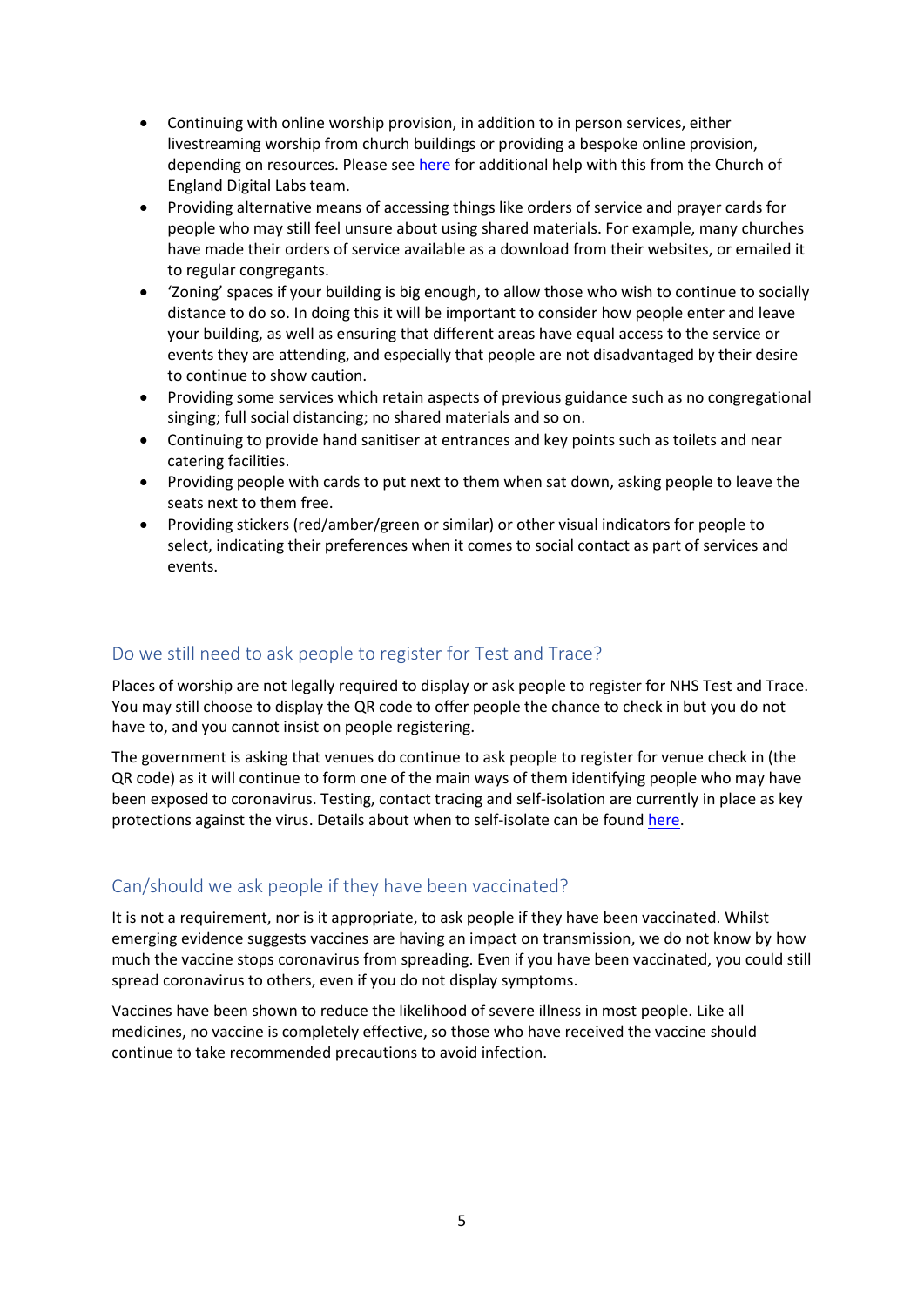# Public worship

## What is the guidance around Holy Communion?

This advice note seeks to support the celebration of Holy Communion in a safe and appropriate way as we move into this new step. It is important to highlight that this is guidance, not instruction; those directly responsible for activities in churches and other buildings are advised to make decisions in the light of this and guidance from the Government in accordance with their specific circumstances.

Where either ministers or members of congregations have concerns about participating in a service of Holy Communion, it is important that no pressure is placed on priests to preside at Holy Communion or on parishioners to receive the Sacrament.

The common cup may now be shared, but the Bishops wish to make clear that, given continued potential risks to health, it remains permissible for the president to be the only person who receives Holy Communion in the form of wine. Whilst variations in forms of service are at the discretion of the minister who is to conduct the service, it is recommended that a consistent policy is worked out in a parish and carefully communicated.

#### *Before the service*

- The president and other ministers should consider wearing face coverings, especially when working near other people in confined spaces such as the sacristy.
- Some suggestions for the use of face coverings by the congregation, especially around the time of receiving Communion, could be posted in the church.
- Use good hygiene when preparing the bread and wine. Consider how to handle the elements as little as possible, placing them in clean vessels, and keeping them covered.
- Consider the use of small wafers or pre-cut bread (rather than large priest's wafers or loaves for breaking) to minimise contact.
- Consider making hand sanitiser available for the congregation on entry and before receiving Holy Communion.

#### *During the service*

- The president and other ministers may choose to wear face coverings, especially when physical distance cannot be maintained and particularly at the distribution of Holy Communion.
- Consider a policy of how to share the Peace. Many congregations will now be familiar with offering a sign of peace without touching one another. In churches where the Peace is shared with touch, where you may want to consider providing badges for those who may not wish to do so, and whether the Peace might be shared only with those people in one's immediate vicinity.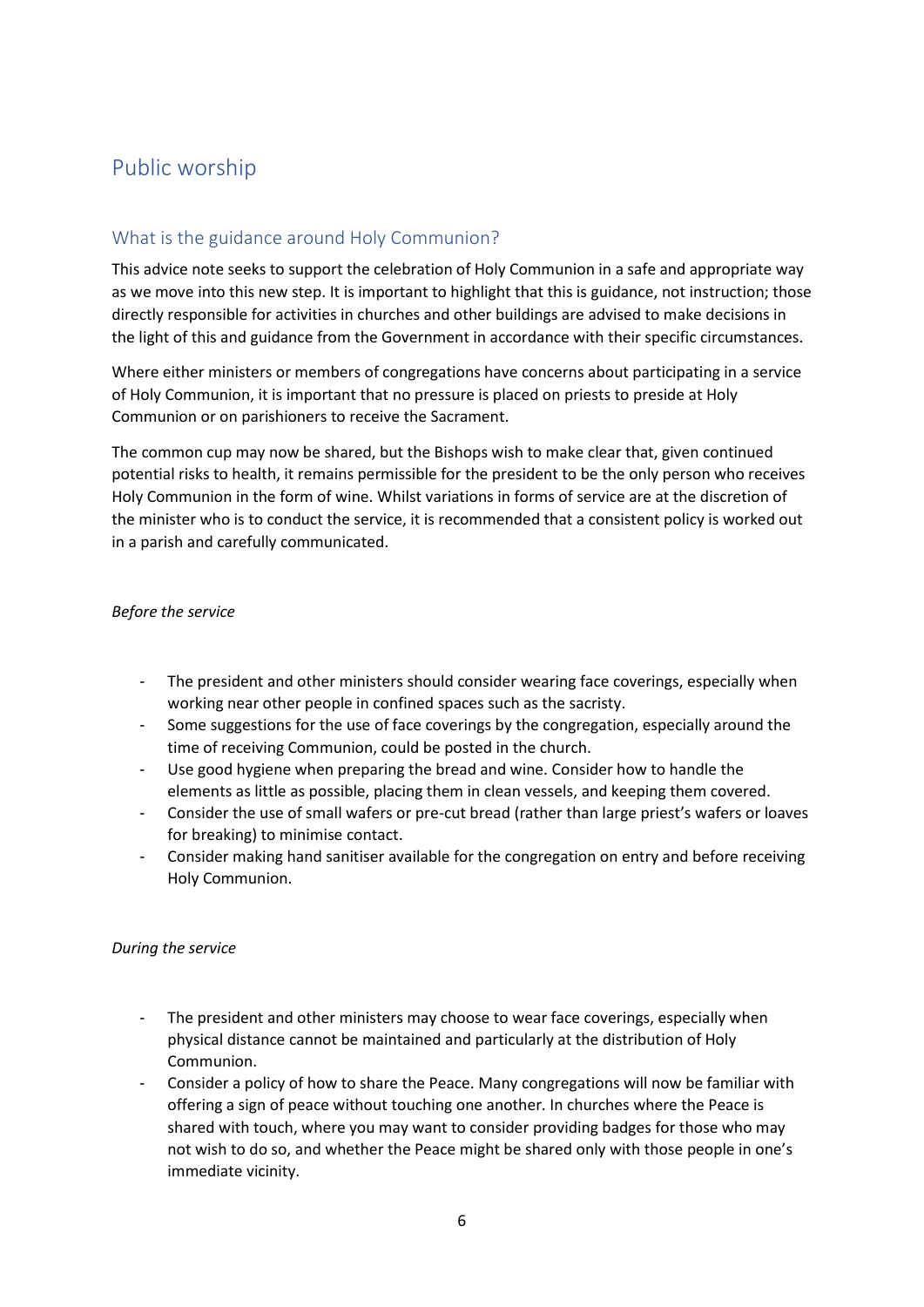- If it is customary for the bread and wine to be brought to the table in an offertory procession, consider how this should be done with minimal risk.
- When words are spoken over the bread and wine at the offertory, during the Eucharistic Prayer, or at other times in the service, consider whether the portion for the congregation should remain covered.
- If it is customary to uncover the bread and wine (by removing a pall or ciborium lid), consider whether this can be done without potential risk of contamination, or whether the elements to be consumed by the congregation should remain covered during the Eucharistic Prayer. Breathing and speaking over the elements can involve aerosol and droplet spread which a covering would help mitigate.
- At the fraction (breaking of the bread) consider whether the president's portion alone should be broken with the rest remaining covered.
- If the consecrated bread and wine are shown to the people, consider using the president's portion alone for this purpose.
- At the giving of Communion, it may be helpful to provide sanitiser for communicants to use. Consider whether the words of administration can be spoken to each communicant (face coverings may be helpful), or whether the words of distribution (for instance, 'The body and blood of Christ') might be spoken once to all.
- Depending on the layout and features of the church, consider arrangements for where and how Holy Communion should be distributed, and in what posture.

#### *Administration of Holy Communion*

- Careful consideration needs to be given to the question of whether the sacrament should be administered in one kind or in both kinds, given the continued potential for risks to health posed by the common cup.
- Consideration should also be given to if and when the minister(s) and communicants sanitize their hands, and when they remove and replace face coverings.
- There are three ways currently for the administration of Communion: 1) the communicant can receive the bread alone; 2) the president may dip the bread in the wine before giving to the communicant; 3) the communicant can receive wine from the common cup in the way they did so before the pandemic. The order of these three ways reflects possible greater risk from infection from 1 to 3.
- It is important that no pressure is placed on members of the congregation to receive the sacrament if they feel unable to do so. Because of ongoing potential risks to health, an individual communicant may choose to receive only in the form of bread even if consecrated wine is being distributed.
- *Common Worship* (following the Book of Common Prayer) indicates that 'Any consecrated bread and wine which is not required for purposes of communion is consumed at the end of the distribution or after the service' by one of the ministers leading the service, or by another person. Consider whether any surplus consecrated bread and wine will be reserved (if this is customary) or consumed during the ablutions or at the end of the service.
- Reservation of Holy Communion in churches is regulated by law. If you wish to reserve the sacrament for reasons of safety (for instance until a minister who is not CEV is available to consume left-over consecrated bread or wine) please speak to your archdeacon.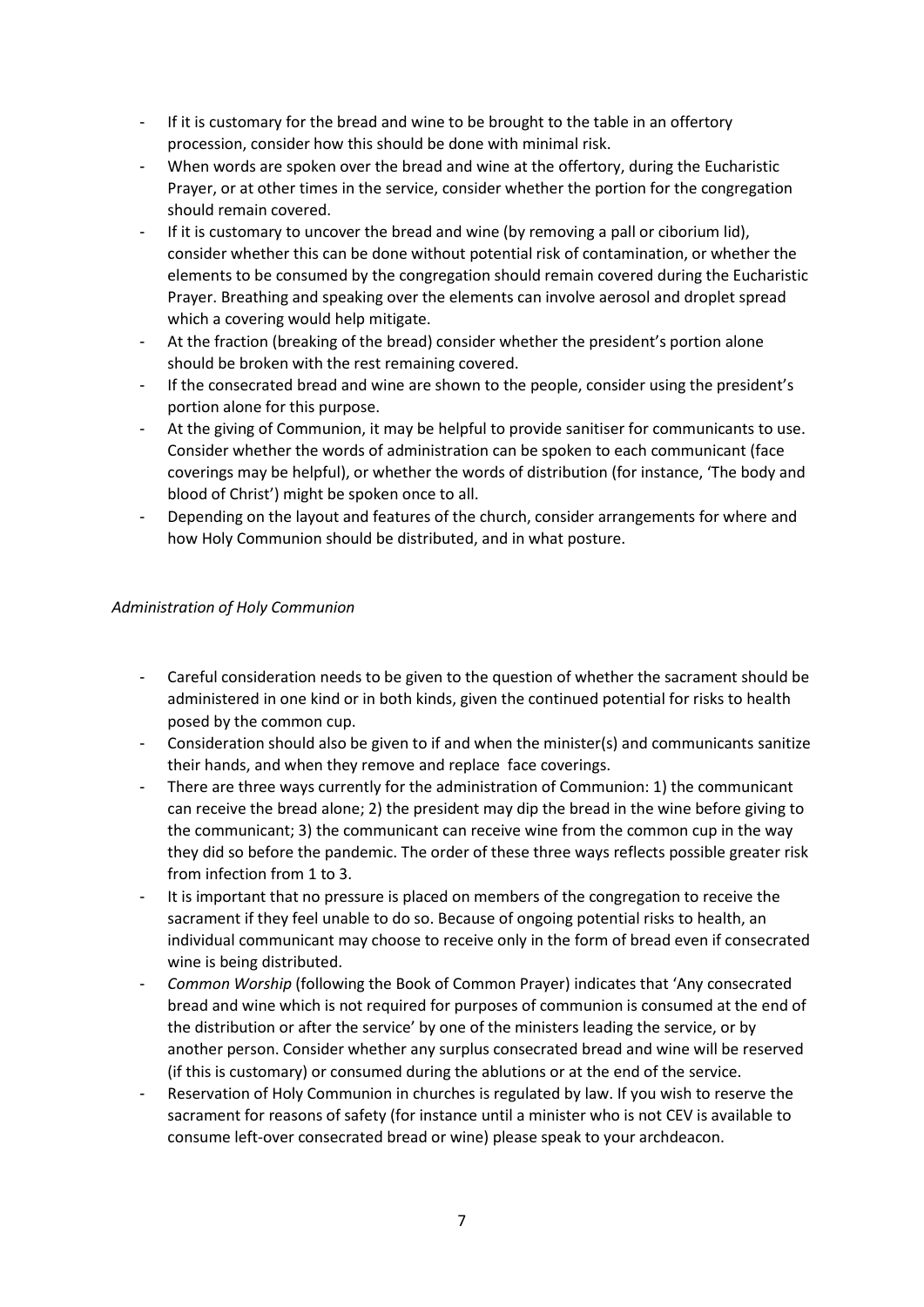#### *After the service*

- Arrangements for the cleaning of communion plate, linen, and shared surfaces should be made. Linen can be washed in the normal way, and plate should, after any ceremonial cleansing, be washed in warm water, being careful not to use damaging detergents or solvents.
- Plan how any consecrated bread which has been reserved will be conveyed to and distributed at subsequent celebrations or home communions.

## Can we have different Covid protection measures for different services?

This is certainly an option, especially if your pattern of worship means you regularly hold multiple services on a Sunday.

If you have multiple services one after the other (for example a 9am mass followed by a 10.30am sung service) bear in mind that because coronavirus particles can remain the air you should have services with more measures before those with fewer, to minimise the chances of infection and give greater security to those who are continuing to act cautiously.

Outdoor worship continues to be safer with regards to the virus spreading than indoor situations and where conditions and circumstances permit is a helpful option.

### Children and Youth Activities

Children and Youth activities continue to be able to meet. From 20th January, face coverings are no longer compulsory in the youth sector for any ages, in any setting. They can still be worn by choice and all practice should remain Covid secure.

Venues need to be kept clean and ventilated wherever possible. Social distancing is advised in poorly ventilated spaces. The use of handwashing, hand sanitiser and wiping down frequently touched surfaces continues to be important.

Version 9 of the [National Youth Association's Guidance](https://s3.eu-west-1.amazonaws.com/assets.nya2.joltrouter.net/wp-content/uploads/20211202112116/1224-NYA-COVID-19-Guidance-v9.pdf) offers additional advice on managing children and youth activities.

## Making our buildings safe

#### What can we do to make our church building as safe as possible?

It is still recommended to keep buildings well ventilated, ideally by opening doors and windows. Do not prop fire doors open, and always be mindful of building security.

In general church buildings, especially in rural areas, can be left safely unlocked during the day. Advice from [Ecclesiastical Insurance](https://www.ecclesiastical.com/risk-management/open-churches/) confirms that assuming the right precautions have been taken, there is no additional risk to a building by keeping it unlocked and it does not affect insurance premiums.

Most churches, especially historic ones, are likely to have naturally good ventilation. If you are concerned that your building might not have adequate ventilation you can read through the Health and Safety Executive's [guidance on identifying poorly ventilated areas.](https://www.hse.gov.uk/coronavirus/equipment-and-machinery/air-conditioning-and-ventilation/identifying-poorly-ventilated-areas.htm)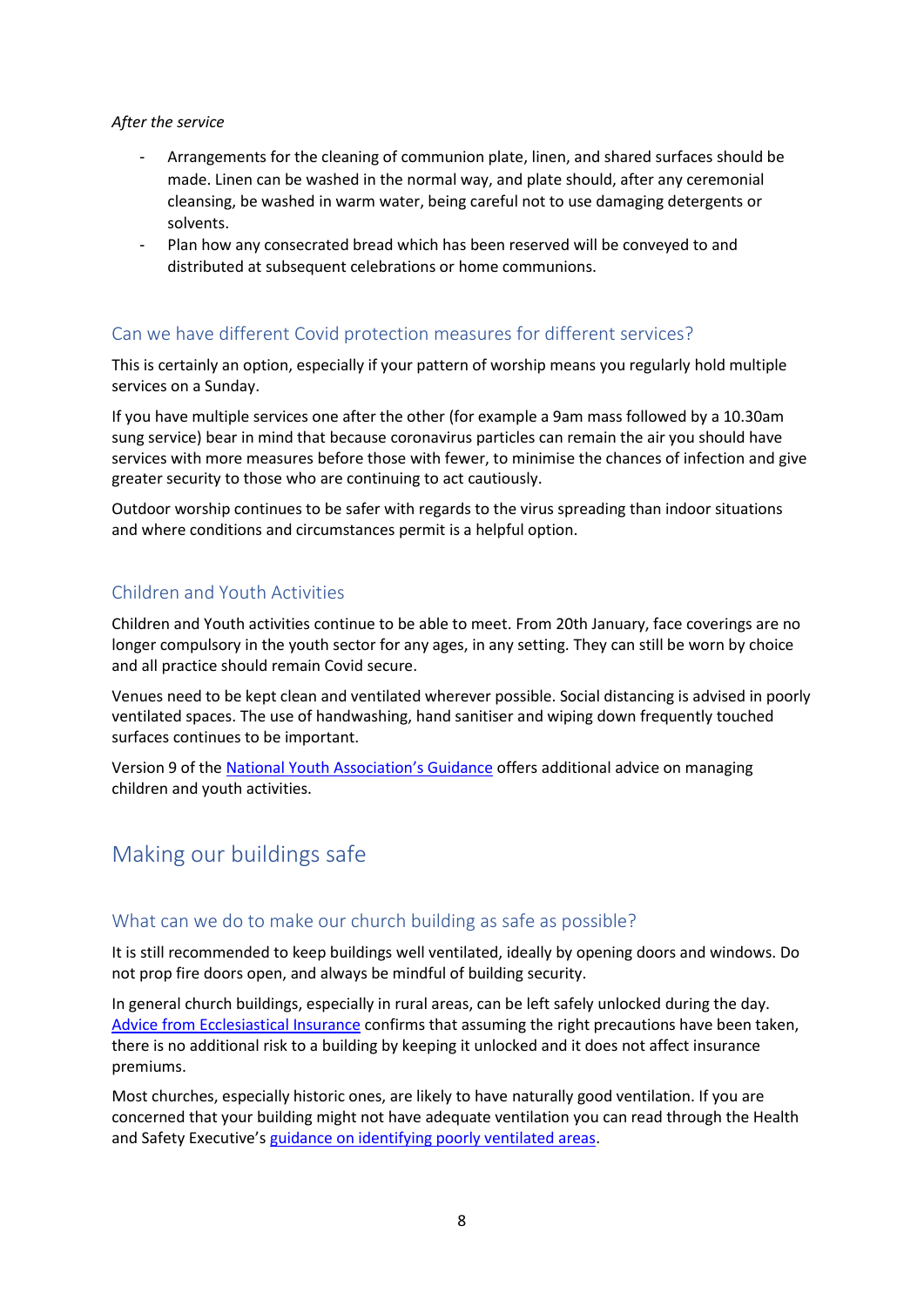Continue to provide hand sanitiser at key points such as entrances, internal doors, toilets and candle stands, with signs encouraging people to use it.

Although social distancing and one-way routes are no longer mandated, you may wish to refer to the [guidance on Covid safe churches](https://www.churchofengland.org/sites/default/files/2020-07/Covid-19%20Safer%20Churches_0.pdf) to consider how you might adapt your layout to encourage people to share and move about the space as safely as possible.

## What sort of cleaning should we be doing?

Government guidance continues to remind us that increased frequency of cleaning of general room surfaces reduces the presence of the virus and the risk of contact transmission.

However unless notified specifically by NHS Test and Trace, there is no need to quarantine a building or individual items between uses/opening periods, so long as some form of cleaning of touchable surfaces is able to take place. Asking people to use hand sanitiser gel on their way in and out of the building is also a helpful measure.

Frequently touched surfaces and well used areas such as entrances should still be regularly cleaned using appropriate materials, with particular care taken if surfaces are historic.

If historic fixtures and fittings have been restricted from access, they should not need to be cleaned more regularly. If they form part of the accessible areas that will be touched by the general public, for example pews, the following advice should be followed. Please also refer to the more detailed Historic England advice on cleaning historic features of buildings.

If a surface cannot be touched, it does not need to be disinfected.

For metal, wood, stone, glass, ceramic, and modern painted surfaces, these can be cleaned with a dilute solution of non-ionic conservation-grade detergent or sensitive washing up liquid and distilled water, rinsed with distilled water and dried immediately with white paper towel. Follow the manufacturer's instructions for dilution, application and contact times.

Getting hold of conservation grade materials may be difficult. If you can't get hold of conservation grade materials, try to use products with as few additives as possible but that will still clean a surface, such as detergents with no added perfumes and no harsh chemicals. The Ecover range, for example, has few harsh chemicals but will be effective if used correctly. Other examples include Boots Sensitive, and SurCare Sensitive Washing Up Liquid.

Distilled water is preferable. This is water that contains no salts, so that there are no residues or corrosives to interact with delicate surfaces. However, distilled water may be difficult to obtain, so in these circumstances tap water or filtered tap can be used instead. If there is no water source in the church, bringing in spray bottles filled up at home may be useful. Try not to spray surfaces directly. Spray the cloth with the detergent and not the object, to ensure the detergent goes exactly where it is meant to, and to prevent staining.

If none of the above options are possible, then cleaning wipes can be used instead, but be aware this is not a good solution for delicate surfaces, and wipes with alcohol in them should be avoided. Use of wipes is not recommended for long-term use on historic or varnished surfaces, but will work as a temporary measure to keep frequently-touched areas such as door handles clean. Metal surfaces can also be cleaned with industrial denatured alcohol (IDA), such as methylated spirits or isopropanol.

Do NOT use any household detergents or disinfectants containing chlorine (1000 ppm dilution) on any historic surface since these could cause permanent damage.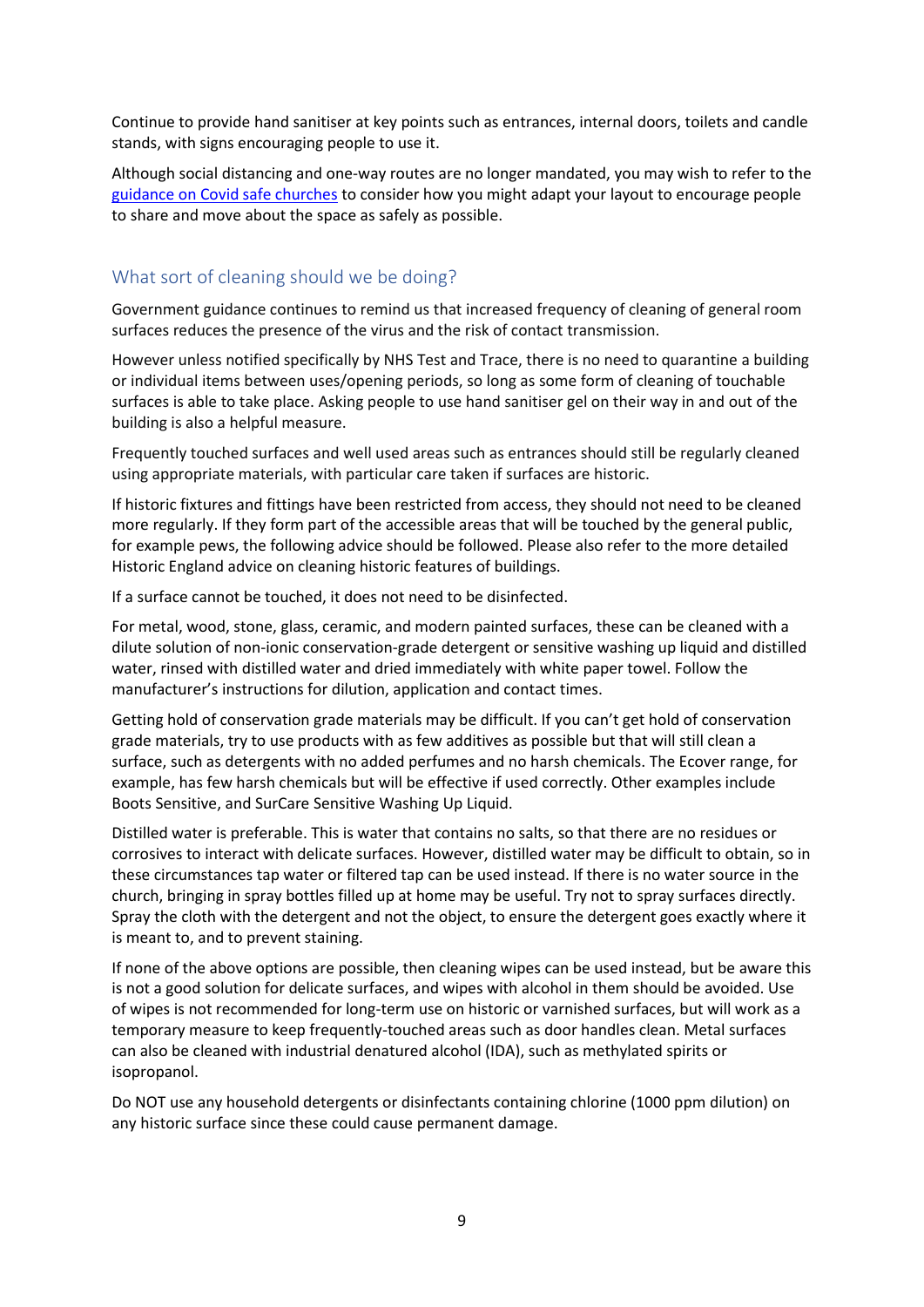Cleaning materials should be disposed of appropriately, wrapped up and binned daily. Waste does not need to be wrapped separately unless an individual in the setting shows symptoms or tests positive for COVID-19.

Seek advice from a [conservato](https://icon.org.uk/icon-resources/caring-for-your-collection)r before undertaking any cleaning to more fragile historic surfaces.

## What should we do if someone who has been in our building contracts Covid?

If there is a known case of coronavirus then cleaning and disinfection will be necessary; or closing for **at least 48 hours**. Public Health England ha[s specific guidance](https://www.gov.uk/government/publications/covid-19-decontamination-in-non-healthcare-settings/covid-19-decontamination-in-non-healthcare-settings) on this. Any objects handled by the person where cleaning is not possible should be quarantined for at least 3 days. The minimum PPE to be worn for cleaning an area after a person with symptoms of coronavirus, or confirmed with coronavirus, has left the setting, is disposable gloves and an apron. Wash hands with soap and water for 20 seconds after all PPE has been removed.

Given the damage that may be caused through the use of disinfectants on historic surfaces, closing for **at least 3 days** where there has been a suspected or confirmed case may also be a preferable course of action for historic church buildings.

Continuing to ask people to register for NHS Test and Trace is one way of being able to know if those who come into your building have been exposed to the virus. Although it has never been possible to insist on registering, it is recommended you continue to ask people to provide details, either through the app or another means, to aid management of future infections.

You must also self-isolate if you are told to do so by NHS Test and Trace, for example if you have come into contact with someone who has tested positive. This remains the [law,](https://www.legislation.gov.uk/uksi/2020/1045/made) regardless of your vaccination status.

If you have been fully vaccinated you will be exempt from the requirement to self-isolate if you are a contact of a positive case. You will instead be advised to take a PCR test as soon as possible. You will also be exempt from self-isolation if you are under 18 and a contact of a positive case.

However, if you have been in contact with someone who may have the Omicron variant of COVID-19, this does not apply and you'll still need to self-isolate. NHS Test and Trace will contact you if this is the case.

## Life events

Life event services, such as weddings, baptisms and funerals, can be some of the most important pastoral encounters in a parish and in the life of a family, but also may pose particular challenges at this stage of the Governments roadmap. For practical ideas and resources that help families have a good experience, whatever the situation, see [www.churchsupporthub.org](http://www.churchsupporthub.org/) . More information for families can be found a[t www.churchofengland/funerals](http://www.churchofengland/funerals) or [www.yourchurchwedding.org](http://www.yourchurchwedding.org/) or [www.churchofenglandchristenings.org](http://www.churchofenglandchristenings.org/)

The numbers at these events are not mandated by law but potentially by the pre-pandemic capacity of the building. However, there is an expectation by Government that people act responsibly in indoor spaces, particularly where large numbers of people are involved.

A risk assessment for the service may help to identify what additional measures would be most helpful and provide a clear rationale for decisions taken. The incumbent may refuse to take those services they are not legally obliged to take, if they are not comfortable in taking them. They can also seek alternative ministerial cover for any service where they would feel put a risk by taking it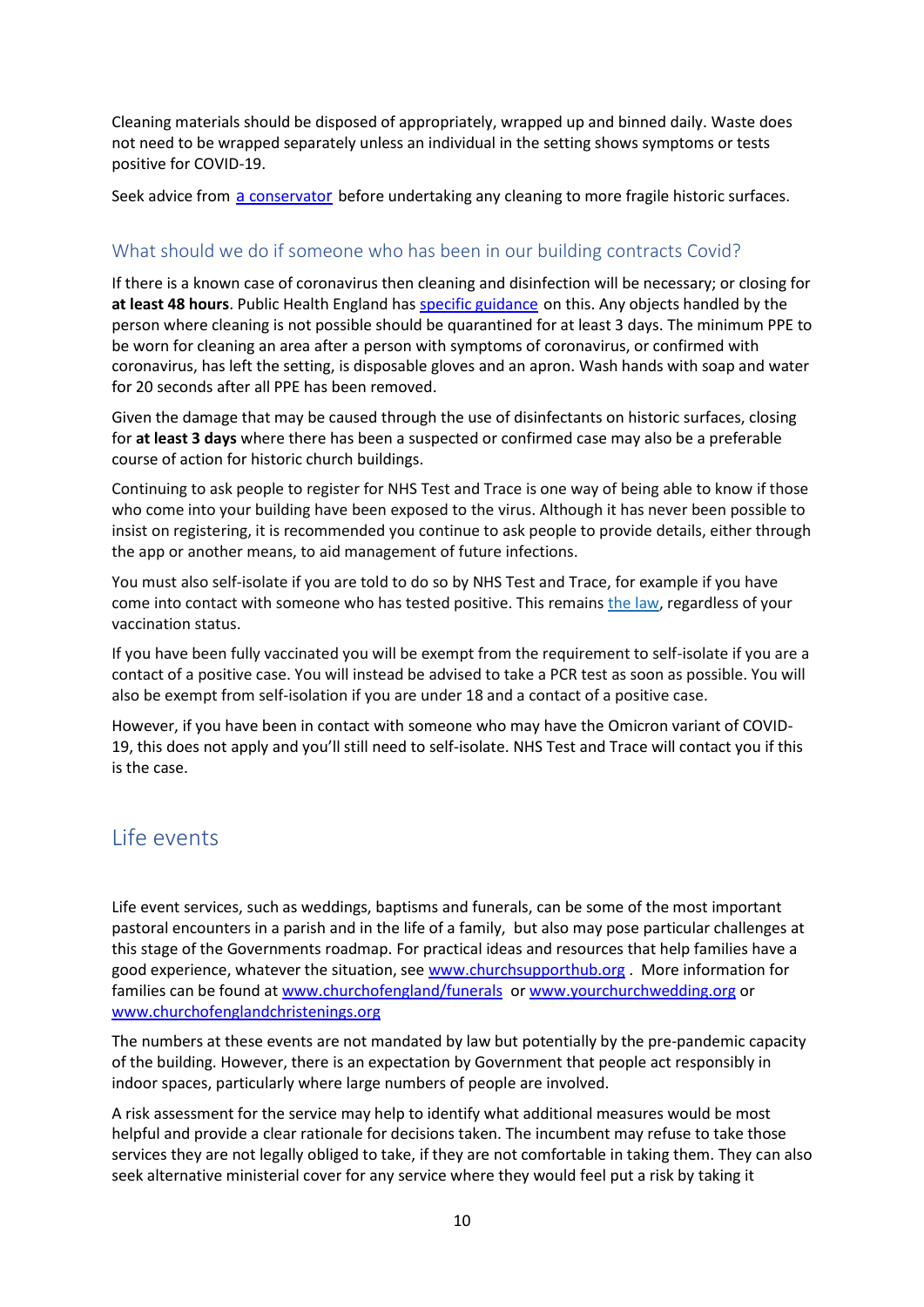themselves. A conversation with your archdeacon may be helpful in looking at the options. In those cases where additional covid measures are requested a pastoral and collaborative approach would be strongly advised clearly stating the reasons why these are being asked for.

Additional measures may include:

- Restricting numbers
- Limiting or avoiding singing by the congregation
- Asking people to stay at home if they are unwell
- Considering individual risks for all those likely to attend, such as clinical vulnerabilities, illness and vaccination status

These measures should complement existing good practice for making our buildings safe above.

Government guidance on [weddings](https://www.gov.uk/guidance/coronavirus-covid-19-wedding-and-civil-partnership-ceremonies-receptions-and-celebrations-guidance-from-step-4?utm_medium=email&utm_campaign=govuk-notifications&utm_source=5cdab0bd-155d-4109-b394-fae60d7c5bc4&utm_content=immediately#summary-of-changes-from-19-july) and funerals has also been updated with further information.

## Social events and building hire

## What is the advice on holding social, community and fundraising events?

The government's [Events and Attractions guidance](https://www.gov.uk/guidance/working-safely-during-covid-19/events-and-attractions) applies to churches and should be taken into account by those managing church buildings, as well as anyone hiring or otherwise running events in church buildings.

## Should people hiring our venue to provide a risk assessment?

Yes, this is an important requirement for all events and venue hires and should continue. They may wish to make use of the available [template and tips in the Events and Attractions guidance.](https://www.gov.uk/guidance/working-safely-during-covid-19/events-and-attractions#risk-1)

It is the activity being performed, rather than the building itself, which needs to be assessed for risk when running events. The incumbent should satisfy themselves that they have seen a competent risk assessment for events, and check that those completing it have referred to the relevant guidance for their event or organisation. For example, an event run by a school should pay attention to all relevant guidance on children and young people. The incumbent has the right to challenge aspects of events management if it conflicts with their own risk assessment for other activities.

## What sort of events can we run?

All and any events are legally permissible, as are any number of people gathering (so long as it is within the usual health and safety and fire safety capacity of the venue). We would always recommend carrying out a specific risk assessment for any event, whether in a pandemic or not, to identify the sort of public safety measures you might need to take.

## What guidance is there on running events safely?

The Churches Conservation Trust (CCT) has produced a useful suite of advice on running events. Although it is aimed at their churches it would be a useful starting point for any PCC and [can be](https://www.visitchurches.org.uk/get-involved/fundraising-toolkit/fundraising-events/planning-and-holding-events.html)  [accessed here.](https://www.visitchurches.org.uk/get-involved/fundraising-toolkit/fundraising-events/planning-and-holding-events.html) Please note it will be regularly revised and updated so it is worth checking the link as government guidance changes.